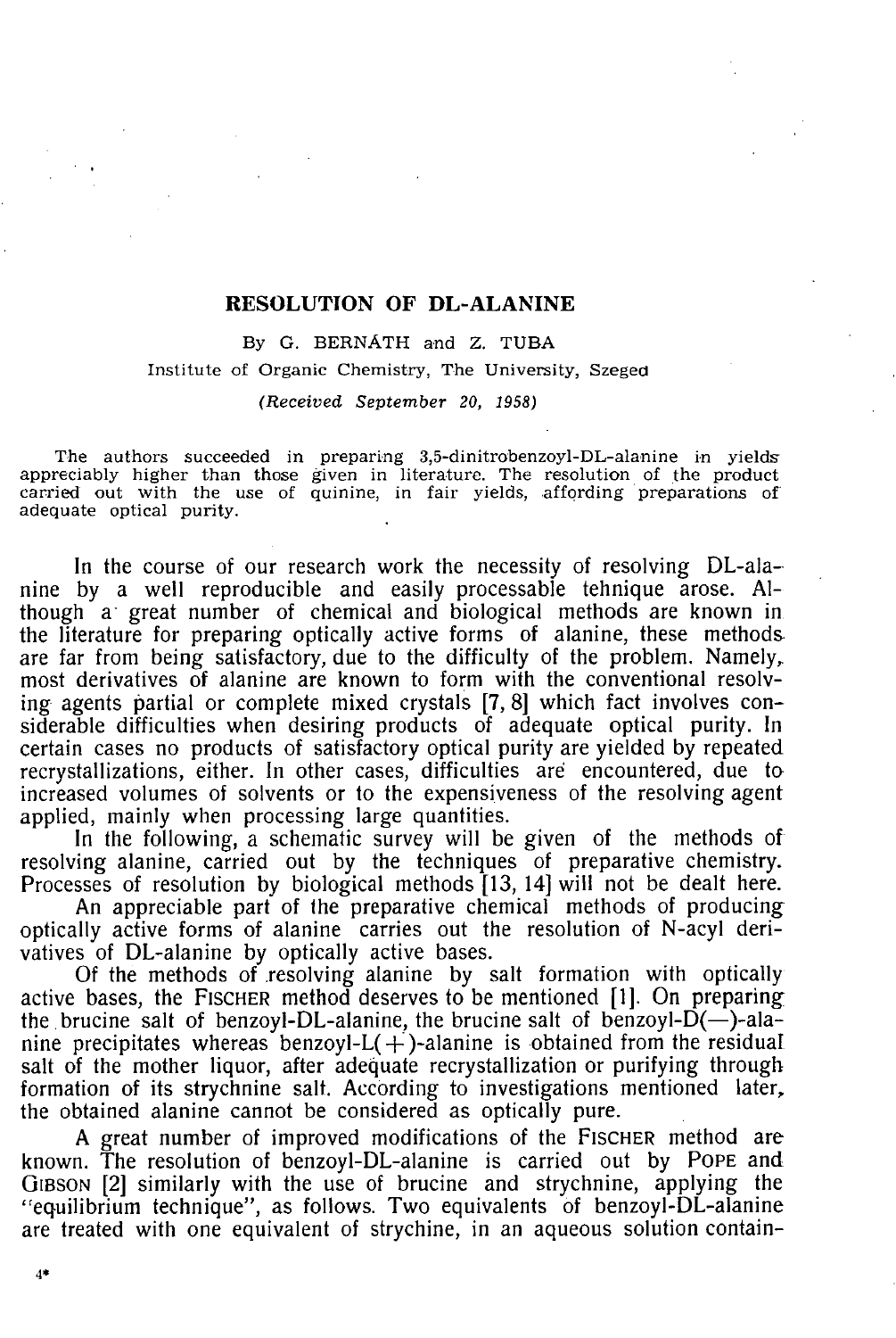ing one equivalent of sodium hydroxide. The strychnine salt of benzoyl-L $(+)$ alanine precipitates. The residue in the mother liquor, mainly benzoyl- $D(-)$ alanine, is liberated from traces of strychnine. On the addition of a quantity of brucine equivalent to that of benzoyl- $D$ (—)-alanine calculated on the basis of rotatory power and of sodium hydroxide equivalent to the amount of benzoyl- $L(+)$ -alanine, the brucine salt of benzoyl- $D(-)$ -alanine precipitates from the aqueous solution.

Better results were attained by PACSU and MULLEN [3] by modifying the FISCHER method in that the precipitating alkaloids were applied in the reverse order.

COLLES and GIBSON [4] resolved DL-alanine in form of its m-nitrobenzoyl derivative, applying the previously mentioned "equilibrium technique". Metanitro-benzoyl- $D(-)$ -alanine precipitates on the addition of quinine whilst the  $L(+)$ -modification is obtained when adding brucine. These authors carried out as well [5] the resolution of p-nitrobenzoyl-DL-alanine and  $\beta$ -naphtalene-sulphonyl-DL-alanine [6]. The methods suggested, whilst giving fair yields, are rather cumbersome.

GIBSON and SIMONSEN [7], on using the "equilibrium technique", decomposed p-toluene sulphonyl-DL-alanine into its antipodes, forming the brucine and strychnine salts. After an unsuccessful attempt [8], benzene sulphonyl-DL-alanine was resolved by GIBSON and LEVIN [9] with nor-d- $\psi$ --ephedrine. However, this method is of only theoretical interest, due to difficulties in preparing nor-d- $\psi$ -ephedrine.

Of the methods of resolving esters of DL-alanine by optically active acids, the process suggested by COLOMBANO and SANNA [10] is to be mentioned, converting DL-alanine ethylate into its antipodes by d-bromocamphorsulphonic acid. An appreciably better method was recently published by LAGENBECK and HERBST [11], on resolving the benzylate of DL-alanine by dibenzoyl-D-tartaric acid and D-tartaric acid.

KIPPING and POPE evolved a special method for the resolution of DLalanine [12], by reacting DL-alanine ethylate with d-hydroxy-methylene camphor. On recrystallizing the obtained product from petroleum ether, d-methylene camphor-l-alanine ethylate precipitates.

The mentioned difficulties in carriyng out the listed methods required a supervision of the resolvability of 3,5-dinitrobenzoyl-DL-alanine. Namely, on the basis of resolution methods evolved earlier in this Institute [15], and of other data of literature [16], the conclusion seems to be justified that the decomposition of amino acids into their antipodes may favourably be conducted through their 3,5-dinitrobenzoyl derivatives. The SCHOTTEN—BAUMANN acylation of the appropriate amino acid affords in fair yields the 3,5-dinitrobenzoyl derivatives of amino acids, compounds readily crystallizing. Dinitrobenzoyl groups can be removed of the molecules without any danger of racemization.

SAUNDERS [17] prescribes two minutes as the duration of reaction when preparing the 3,5-dinitrobenzoyl derivatives of DL-alanine and L-alanine. However, the yields given by this author are unsatisfactory. On supervising the data of SAUNDERS, TOWN states 30 minutes as the time of reactions [18], obtaining rather low yields, either. At the dinitrobenzoylation of DL-alanine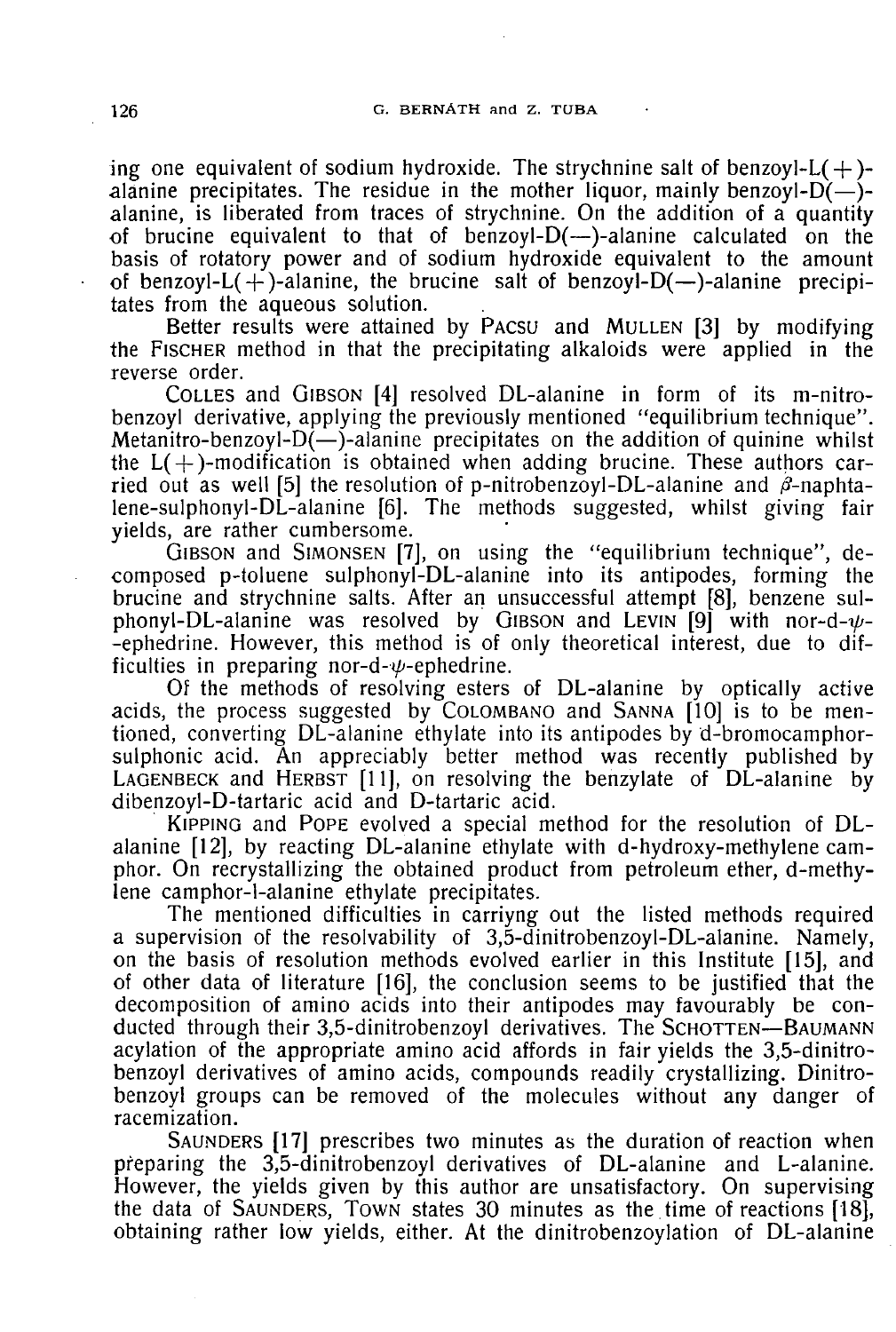and L-alanine, respectively, the yields ranged  $63\%$  with respect to the crude: product and 49.5% with respect to recrystallized one.

By altering the conditions of reaction, we succeeded in our experiments to obtain a yield of  $89,4\%$  with respect to crude product and of  $79,8\%$  with respect to recrystallized pure substance. This could be attained, in addition to applying elongated times of reaction, by adding 3,5-dinitrobenzoyl chloride in a benzene solution and by the stepwise addition of a quantity of sodium; hydroxide slightly exceeding the theoretic one. In connection with the resolution it is of interest to note that 3,5-dinitrobenzoyl-DL-alanine could not be resolved by brucine whereas the benzoyl [1] and the m-nitrobenzoyl [4] derivatives of alanine were readily resolved by brucine.

After a great number of unsuccessful attempts with many alkaloids from various solvents, the recrystallization of the quinine salt of 3,5-dinitrobenzoyl-DL-alanine from acetone was found best suited. First the quininate of 3,5-dinitrobenzoyl-D(—)-alanine precipitated as poorly soluble salt, affording on repeated recrystallizations from acetone optically pure 3,5-dinitrobenzoyl- -D(—)-alanine quininate. From this latter, 3,5-dinitrobenzoyl-D(—)-alanine was liberated by the usual way. The rotatory power of the product was identical to that of an authentic preparation.

The  $L(+)$ -modification was liberated from the residual quininate of the mother liquor, by appropriate processing.

# *Experimental 3,5-Dinitrobenzoyl-DL-alanine*

In a three-neck round-bottomed flask of 1000 ml, 10,6 g (0,119 mole) of DL-alanine (analytical grade, Chinoin make) was dissolved in a mixture of 50 ml of benzene, 150 ml of water and  $5.2 \text{ g}$  (0,130 mole) of sodium hydroxide. On keeping the contents of the flask at a temperature below  $+10^{\circ}$ , the solution of 27,5 g (0,119 mole) of 3,5-dinitrobenzoyl chloride in 150 ml of benzene and a solution of  $5.0 \times (0.125 \text{ mole})$  of sodium hydroxide in 150 ml of water were added, during continuous stirring, in a period of one hour. Stirring was then continued for further an hour at room temperature. On separating the benzene phase in a separating funnel, the aqueous solution was treated, under continuous stirring, with 20 ml of concentrated hydrochloric acid added dropwise. The precipitated 3,5-dinitrobenzoyl-DLalanine was allowed to stand for an hour at room temperature and for two' hours at  $+4^{\circ}$ . On filtering, 30,2 g (89,4%) of white crystalline subsance was obtained. Recrystallization from water (about 600 ml) afforded 26,9 g  $(79,8\%)$  of completely pure compound, m. p.  $176 - 177$ <sup>o</sup> [18].

### *Preliminary experiments on resolution*

In these experiments the acetonic solution of 0,005 mole of 3,5-dinitrobenzoyl-DL-alanine and the acetonic or chloroformic solution of 0,005 mole of a base generally used for resolution were combined, evaporated to dryness and dissolved by an adequate solvent, adding the solvent in small portions. The solution was allowed to stand at room temperature or cooled when re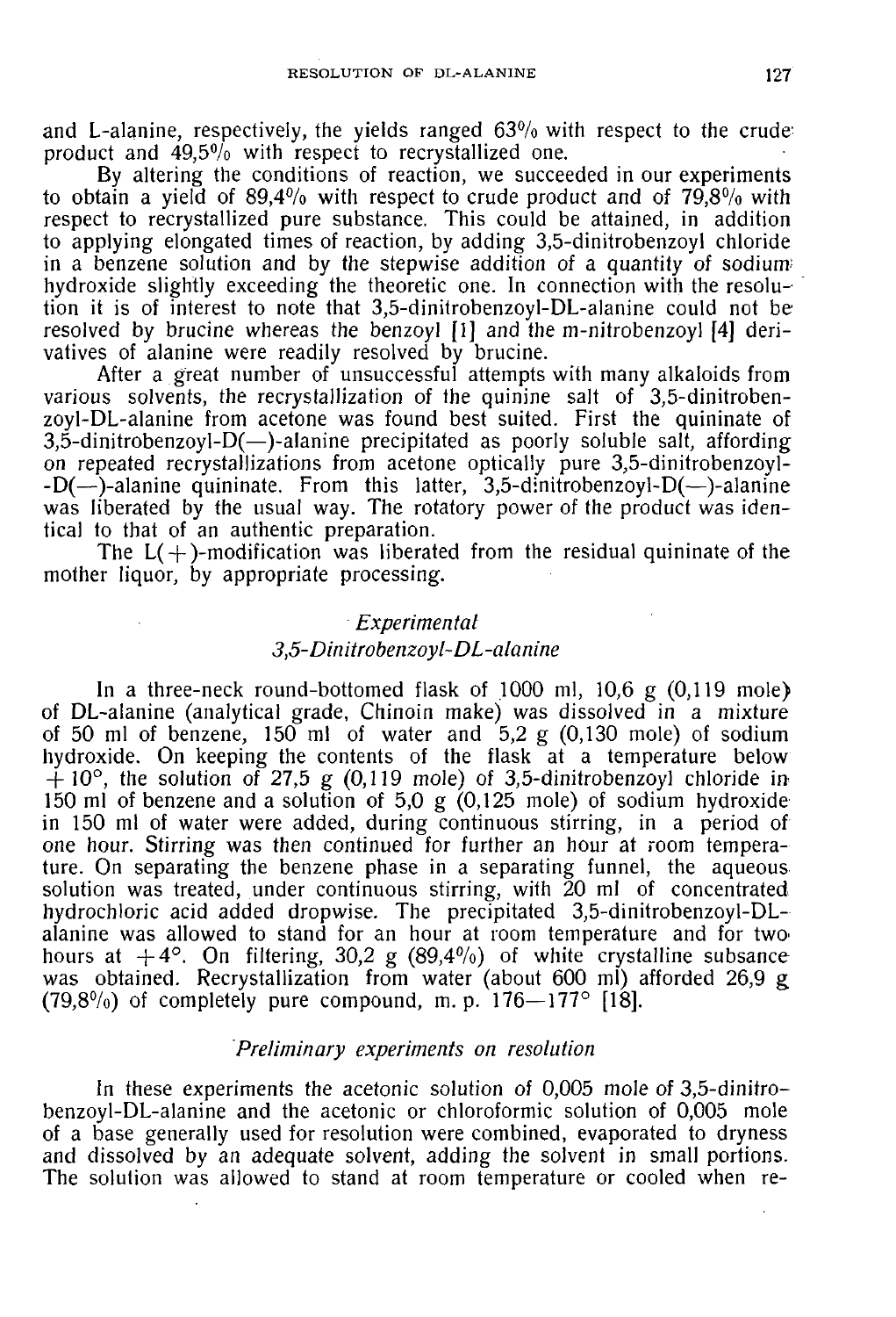quired, until crystals or an oil formed. On separating the crystals by filtration, they were dissolved in water, the resolving base liberated by adding 1,0 N sodium hydroxide, then filtered. The solution was extracted by chloroform, acidified with 1,0 N hydrochloric acid, and the rotatory power of 3,5 dinitrobenzoyl-alanine, precipitated on acidifying the solution, measured in an acetone medium.

3,5-Dinitrobenzoyl-DL-alanine gave with brucine a salt readily crystallizing from water, from a 3:1 mixture of water and methanol, further from methanol. The prepared brucine salt (m. p. 151-153°) proved to be a complete mixed crystal. ,The liberated 3,5-dinitrobenzoyl-alanine did not show any rotatory power.

Treatment of the aqueous solution of 3,5-dinitrobenzoyl-DL-alanine with cinchonine gave an oil.

On reacting 3,5-dinitrobenzoyl-DL-alanine with strichnine in an aqueous medium afforded an oil. A readily crystallizing substance was obtained in an acetone solution. However, the liberated 3,5-dinitrobenzoyl-alanine proved to be inactive.

The salt formed with quinine separated from an equeous solution in form of an oil. On recrystallizing from methanol, a crystalline product was obtained. 3,5-Dinitrobenzoyl-alanine liberated from this product was found to be slightly levorotatory. On recrystallizing from an acetone solution, fair resolution was attained. The quininate of 3,5-dinitrobenzoyI-D(—)-alanine precipitated first.

# *3,5-Dinitrobenzoyl-D(—)-alanine quininate*

The solution of 5,66 g (0,02 mole) of 3,5-dinitrobenzoyl-DL-alanine in 25 ml methanol was treated with the solution of 6,49 g (0,02 mole) of waterfree quinine in 25 ml of methanol, the solvent removed by distillation, the residual yellowish substance dissolved hot in 70 ml of acetone and the filtered solution allowed to stand for eight hours at room temperature, for four hours at  $+4^{\circ}$  and for further four hours at  $-20^{\circ}$ . Yield on filtering: 3,94 g of sucrose-like yellowish-green crystals, m. p.  $202-204^{\circ}$ ,  $\alpha|_{p}^{\infty}$ :  $-101.7^{\circ}$  $(c = 1,0)$ ; ethylacetate). On evaporating the filtrate to 45 ml, further 1,27 g of substance of identical physical constants was obtained.

Combining both fractions, 5,21 g of substance  $(85,8\%)$  was repeatedly recrystallized from acetone, affording 4,05 g (66,7%) of optically pure 3,5dinitrobenzoyl-D(--)-alanine quininate, m. p.  $208-209^{\circ}$ ,  $[\alpha]_0^{26}$ :  $-115,3^{\circ}$  $(c = 1.0;$  ethylacetate). Analysis of airdry substance: N 11,5% (calculated on the basis of formula  $C_{30}H_{33}O_0N_5$ . Found N 10,9%.

## *3,5-Dinitrobenzoyl-D(-)-alanine*

3,0 g of 3,5-dinitrobenzoyl-D(—)-alanine quininate (repeatedly recrystallized from acetone  $[\alpha]_0^{26}$ :  $-115.3^\circ$ ;  $(c = 1.0;$  ethylacetate), m.p. 207-208°) was dissolved in 260 ml of hot water, 1,0 N sodium hydroxide added to decompose the salt, then the slightly alkalified solution allowed to stand at  $+4^{\circ}$  for an hour. On removing the precipitated quinine base (1,7 g) by fil-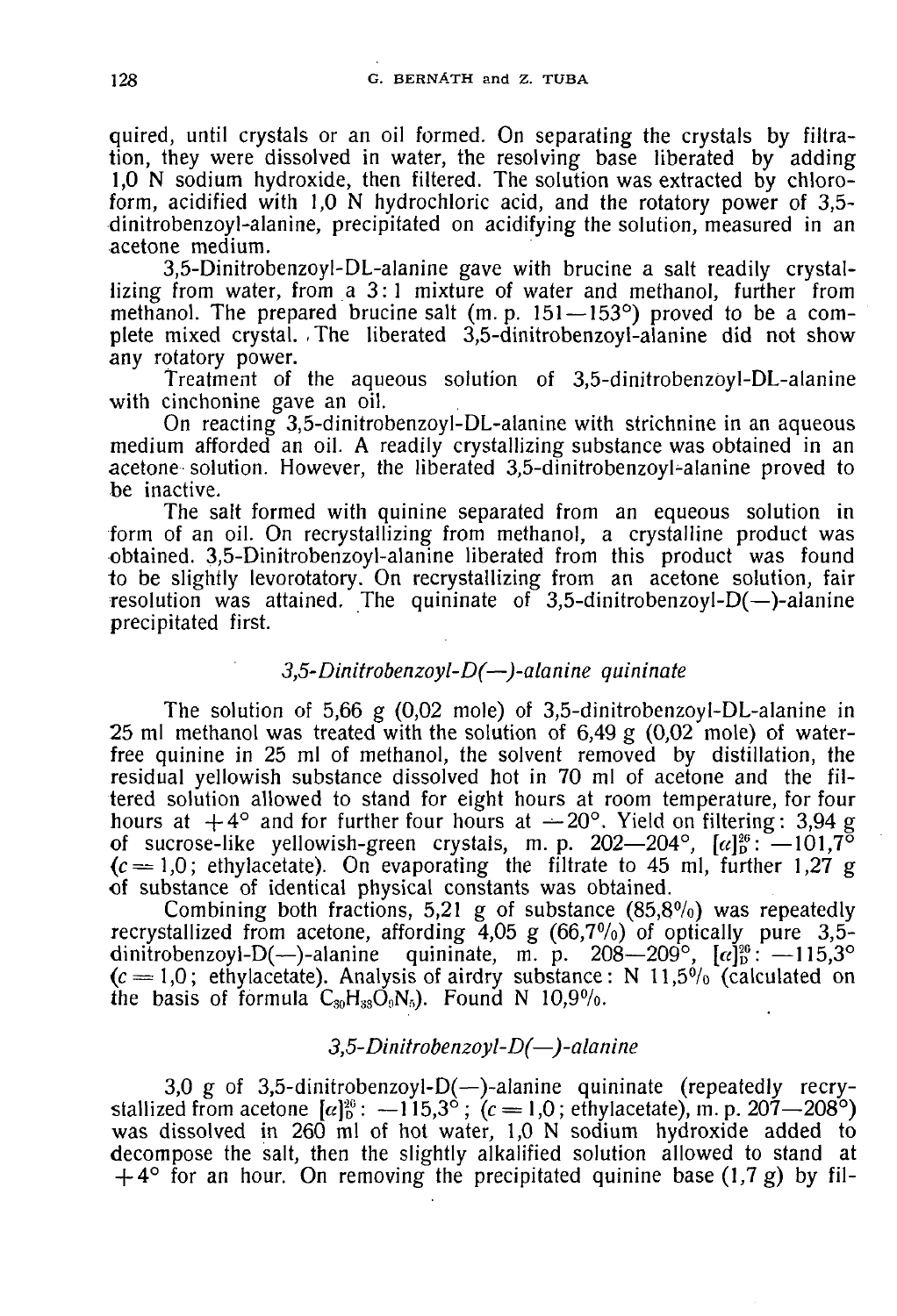tering, traces of quinine were separated by extraction with  $2 \times 100$  ml of ether, the solution acidified with  $2.0 \text{ N}$  hydrochloric acid, evaporated to 60 ml under a pressure of 20 mm Hg, and allowed to stand for four hours at room temperature and for further four hours at  $+4^{\circ}$ . Yield: 0,87 g of long white needles of 3,5-dinitrobenzoyl-D( $-$ )-alanine of analytical purity. When reducing the volume of the solution to 20 ml by evaporation, further 0,45 g of pure product was obtained. Total yield  $1,32$  (92,5%), m. p.  $178-178,5^{\circ}$ [18],  $[\alpha]_D^{28}$ :  $-22.1^\circ$  ( $c = 3.2$ ; acetone). Analysis: N calculated on the basis of formula  $C_{10}H_0N_3O_7$  14,84%. N found 14,70%.

#### *Authentic 3,5-dinitrobenzoyl-D(—)-alanine*

The solution of 0,50 g (0,00562 mole) of  $D(-)$ -alanine (Fluka; analytical grade  $[\alpha]_D^{26}$ :  $-14.5$ ;  $c=2.0$ ; 6 N HCI) in 7 ml of 1.0 N sodium hydroxide was cooled to  $+5^{\circ}$  and treated under continuous shaking with small portions of a solution of a solution of 1,29 g  $(0,00562 \text{ mole})$  of 3,5-dinitrobenzoyl chloride in 4 ml of benzene, further of 6 ml of  $1,0$  N sodium hydroxide, in 20 minutes. On mechanical shaking for 1,5 hours at room temperature, the mixture was slightly acidified with 1,0 N hydrochloric acid and allowed to stand for two hours at  $+4^{\circ}$ . Yield: 1,37 g (86,2%) of 3,5dinitrobenzoyl-D(—)-alanine, m.p. 172—173°. On recrystallizing repeatedly from water, m. p. 177°,  $[\alpha]_0^{26}$ :  $-21.8^\circ$  ( $c = 2.4$ ; acetone). Analysis: N calculated on the basis of formula  $C_{10}H_0N_3O_7$  14,84%. N found 15,19%.

#### *3,5-Dinitrobenzoyl-L( -f )-alanine*

On reducing, by evaporation, the volume of the mother liquor obtained after filtration of the second fraction of 3,5-dinitrobenzoyl- $D(-)$ -alanine quininate to about 30 ml, and allowing the solution to stand at room temperature, 1,45 g of crystalline substance was obtained, mainly consisting of 3,5 dinitrobenzoyl- $D(-)$ -alanine quininate. The mother liquor was evaporated to dryness, the residue dissolved in 40 ml of ethylacetate and the solution allowed to stand for four hours at room temperature, then for further four hours at  $+4^{\circ}$ , to afford 3,15 g of greenish yellow microcrystals (mainly consisting of the quininate of 3,5-dinitrobenzoyi- $\dot{L}(+)$ -alanine m. p. 112-114<sup>o</sup>. The evaporation of the mother liquor to half volume gave further 1,30 g of substance with identical m.p., raising thus the yield to 4,45 g  $(73,2\%)$ .

Liberation of 3,5-dinitrobenzol-L $(+)$ -alanine from the quininate was carried out by the way described at 3,5-dinitrobenzoyl-D(-)-alanine, 1,10 g (87,4%) of 3,5-dinitrobenzoyl-L(+)-alanine being obtained from 2,7 g of 3,5-dinitrobenzoyl-L(+)-alanine quininate. Recrystallization from 20 ml of water gave 0,88 g of optically pure substance, m.p. 177°;  $\lbrack \alpha \rbrack^2$ :  $+21.7^\circ$  $(c = 1.\overline{6}$ ; acetone). \* \* \*

The authors express their thanks to Mrs. G. BARTOK-BOZOKI and to Mrs. M. CSILLIK—SOMFAY for carrying out the microanalyses.

This work has been sponsored by the Factory of Fine Chemicals Reanal, Budapest.